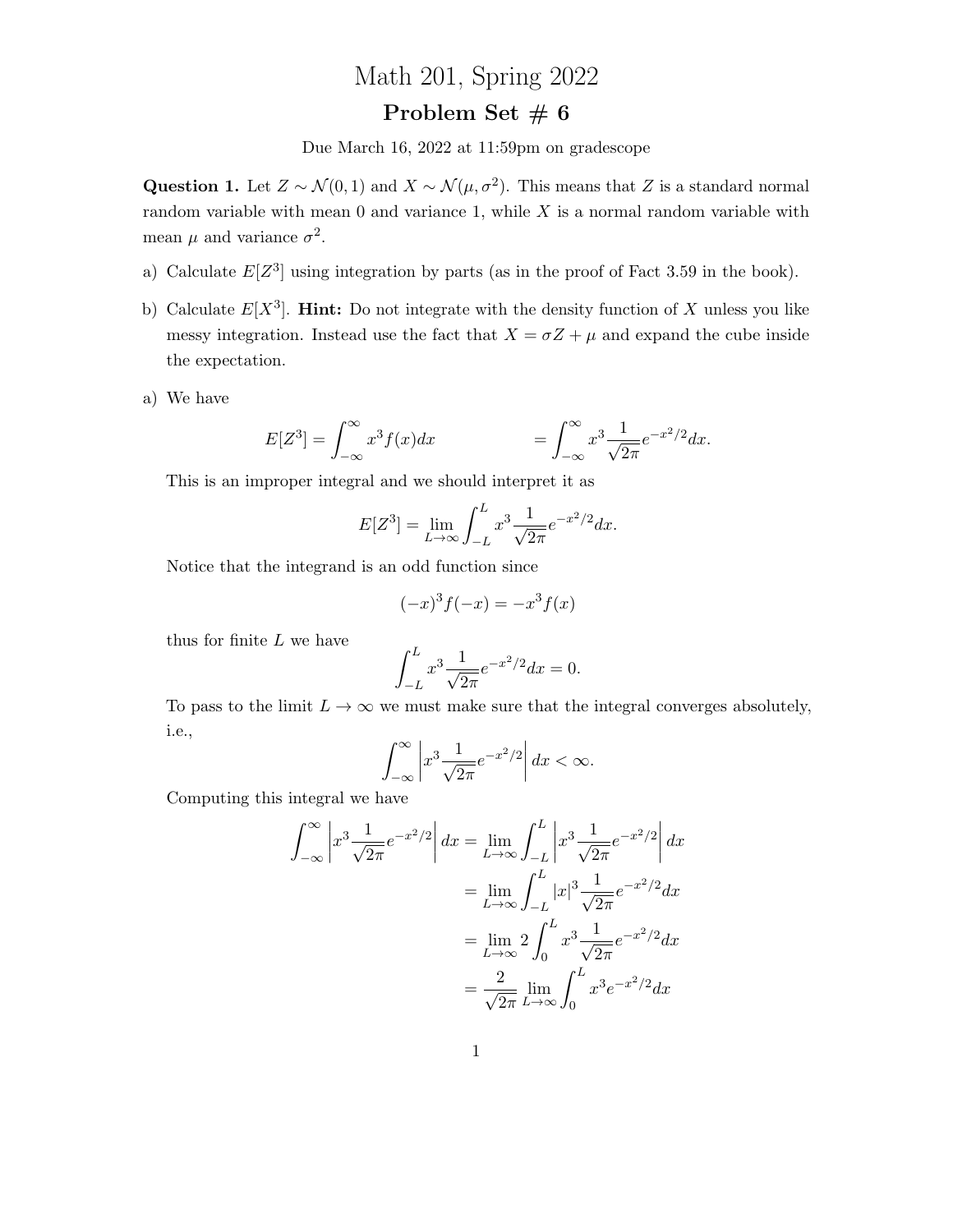where between lines two and three we used the fact that the integrand is even. Now we use integration by parts with  $u = x^2$ ,  $du = 2x$  and  $dv = xe^{-x^2/2}$ ,  $v = -e^{-x^2/2}$  to compute the integral

$$
\int_0^L x^3 e^{-x^2/2} dx = -x^2 e^{-x^2/2} \Big|_0^L + 2 \int_0^L x e^{-x^2/2} dx
$$
  
=  $-L^2 e^{-L^2/2} - 2 \int_0^L \frac{d}{dx} e^{-x^2/2} dx$   
=  $-L^2 e^{-L^2/2} - 2e^{-L^2/2} + 2$ .

Now plugging these terms back in to the original integral we get

$$
\int_{-\infty}^{\infty} \left| x^3 \frac{1}{\sqrt{2\pi}} e^{-x^2/2} \right| dx = \frac{2}{\sqrt{2\pi}} \lim_{L \to \infty} \left( -L^2 e^{-L^2/2} - 2e^{-L^2/2} + 2 \right)
$$

$$
= \frac{4}{\sqrt{2\pi}}.
$$

Since this is finite we conclude that the integral converges absolutely and therefore

$$
E[Z^3] = 0.
$$

b) Notice that

$$
Z = \frac{X - \mu}{\sigma}
$$

is a standard normal random variable and solving for  $X$  we have

$$
X = \sigma Z + \mu.
$$

Then we have

$$
E[X^3] = E[(\sigma Z + \mu)^3]
$$
  
=  $E[\sigma^3 Z^3 + 3\sigma^2 Z^2 \mu + 3\sigma Z \mu^2 + \mu^3]$   
=  $\sigma^3 E[Z^3] + 3\sigma^2 \mu E[Z^2] + 3\sigma \mu^2 E[Z] + \mu^3$   
=  $3\sigma^2 \mu + \mu^3$ .

Question 2. My bus is scheduled to depart at noon. However, we're in Randomland, and this means the departure time varies randomly with average departure time 12 o'clock and a standard deviation of 6 minutes. Assume the departure time is normally distributed. If I